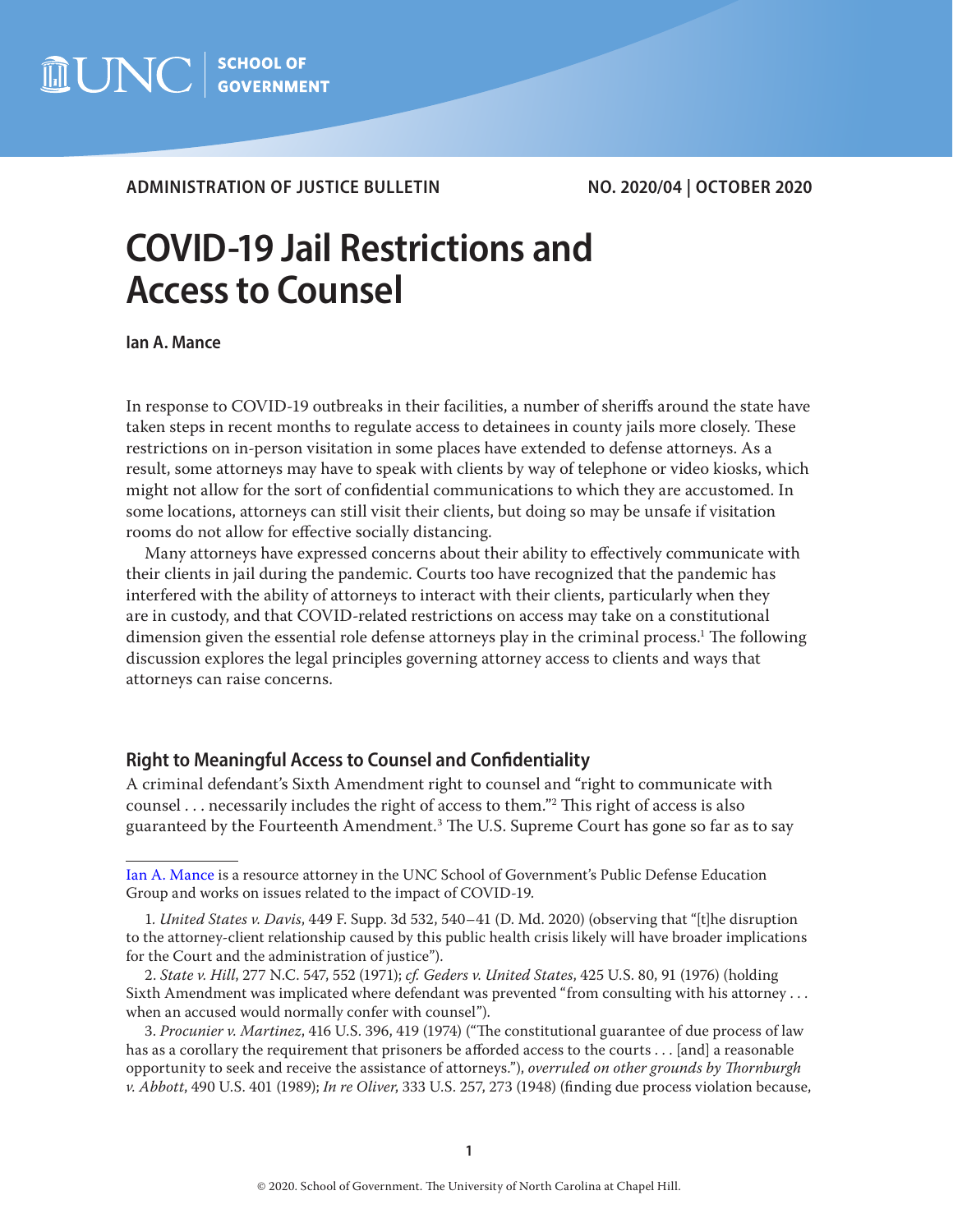that "to deprive a person of counsel during the period prior to trial may be more damaging than denial of counsel during the trial itself."4 To give effect to this right of access, jails must provide "a reasonable opportunity to seek and receive the assistance of attorneys, and . . . practices that unjustifiably obstruct the availability of professional representation to inmates are invalid."5

These principles do not mean that jail officials must allow unfettered access to people in custody. They "may regulate contact with attorneys to a point—to keep staff and detainees safe."6 Such regulations must be "reasonably necessary to 'safeguard[ ] institutional security,'" and officials must consider whether reasonable alternatives exist that "would safeguard the detainees' constitutional rights . . . without impairing . . . institutional concerns."7 Officials must be careful not to limit the opportunities of detainees to consult with their counsel any more than is necessary to protect important institutional interests.<sup>8</sup>

The case law indicates that courts will order officials to broaden attorney access to detainees where circumstances indicate that entry to, or the ability to meet confidentially within, a jail has been unreasonably restricted.9 Courts will likewise strike down jail regulations that inhibit access to counsel as violative of the Sixth Amendment where "obvious, easy alternatives" exist.<sup>10</sup>

5. *Watson v. Daniels*, No. 1:19CV249, 2019 WL 7863092, at \*7 (M.D.N.C. Dec. 3, 2019) (citations omitted).

6. *J.B. v. Onondaga Cty.*, 401 F. Supp. 3d 320, 336 (N.D.N.Y. 2019).

7. *Id.* (quoting *Bell*, 441 U.S. at 547; *Benjamin v. Fraser*, 264 F.3d 175, 187 (2d. Cir. 2001)).

8. *See, e.g.*, *Johnson-El v. Schoemehl*, 878 F.2d 1043, 1052 (8th Cir. 1989) (finding that the "limited opportunity to consult with counsel [was] . . . inadequately justified" and violated due process where jail limited the number of detainees' outgoing calls to attorneys and counted calls even "where the attorney was not reached"); *Cobb v. Aytch*, 643 F.2d 946, 957 (3d Cir. 1981) (stating "pretrial detainees have a constitutionally protected right to the effective assistance of counsel" that can be infringed by jail transfers that "interfere[ ] with their access to counsel").

9. *See, e.g.*, *Wolfish v. Levi*, 573 F.2d 118, 133 (2d Cir. 1978) (affirming order directing custodial facility to expand attorney visitation hours from two to twelve hours a day where "access to legal counsel was often severely constrained"); *United States v. Whitehorn*, 710 F. Supp. 803, 815 n.38 (D.D.C. 1989) (noting that court's previous order directed that "attorneys be allowed visits at the jail; [and] that all meetings with counsel be private"); *Nicholson v. Choctaw Cty.*, 498 F. Supp. 295, 297, 310, 315 (S.D. Ala. 1980) (ordering sheriff to "permit attorneys to visit jail at any reasonable time" and afford detainees "a reasonable degree of privacy" to meet with them; visitation restrictions violated detainees' Sixth Amendment rights and "plaintiffs [were] prohibited from effectively preparing for trial").

10. *See, e.g.*, *Cty. of Nevada v. Superior Court*, 236 Cal. App. 4th 1001, 1008–11 (2015) (citing *Turner v. Safley*, 482 U.S. 78, 90–91 (1987)); *Brown v. Madison Cty. Ill.*, No. 3:04-CV-824-MJR, 2008 WL 2625912, at \*3–4 & n.4 (S.D. Ill. June 27, 2008) (granting detainee's motion for unmonitored phone calls with attorney and rejecting jail's security concerns, reasoning that if jail was genuinely "concerned about ensuring [detainee was] actually speaking with his attorney, there are certainly less drastic means of satisfying this interest").

among other reasons, the defendant's lawyer "was denied an opportunity to see and confer with him" while the defendant was in custody before trial).

<sup>4.</sup> *Maine v. Moulton*, 474 U.S. 159, 170 (1985); *cf. Bell v. Wolfish*, 441 U.S. 520, 528–29 & n.10, 563 (1979) (reversing much of the injunctive relief granted by the lower courts but not disturbing injunctions entered against practices that unreasonably burdened the right to attorney consultation within detention facility).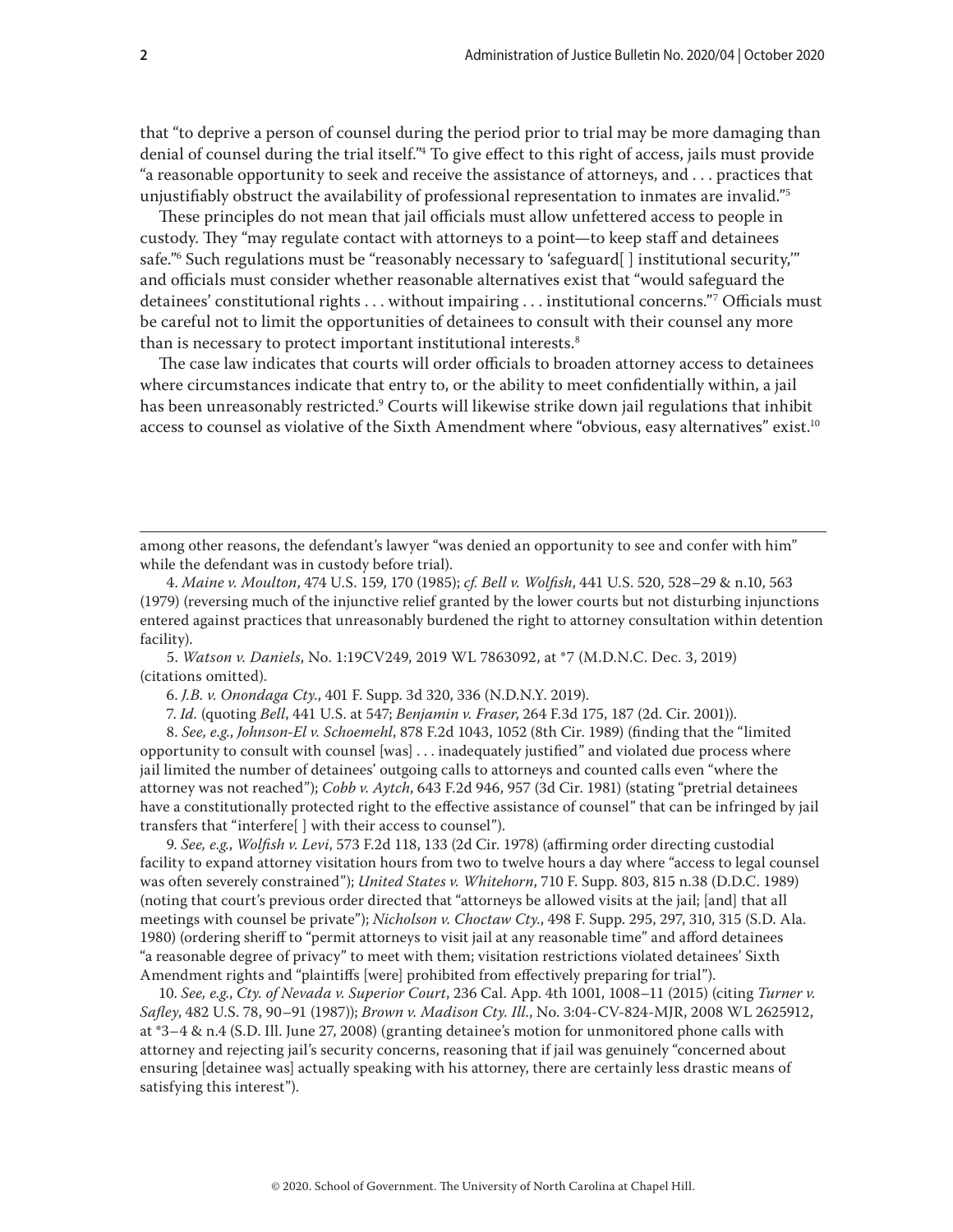These and other decisions make clear that jail regulations must account for detainees' rights to meaningful and confidential access to counsel.<sup>11</sup>

# **Impact of Pandemic**

The above principles, requiring meaningful and confidential access to counsel, remain in force during the pandemic. Courts have recognized the strain COVID-related restrictions have placed on access to counsel and have enjoined those that unreasonably interfere with this right.<sup>12</sup>

In one such case, *Banks v. Booth*, pretrial detainees in the District of Columbia filed a class action suit that, among other things, challenged measures that deprived them of access to telephones and confidential communication with their attorneys while in isolation.<sup>13</sup> In response, the court held that it could "not allow constitutional violations to continue simply because a remedy would involve intrusion into the realm of prison administration,"14 and it granted a restraining order that directed the facility to provide "access to confidential, unmoored legal calls of a duration sufficient to discuss legal matters."15

Other courts have been more skeptical about the adequacy of telephonic and even video communication. In *United States v. Davis*, the court found phones and other pandemic "alternatives to in-person meetings," such as FaceTime and Zoom, to be "no substitute for a face-to-face, in-person, contact meeting between an attorney and his client."16 The court was considering and ultimately denied a government motion for pretrial detention, finding that the pandemic and its resulting restrictions on jail access continued to "pose myriad challenges for the lawyer, the defendant, and the attorney-client relationship."17

<sup>11.</sup> *See Weatherford v. Bursey*, 429 U.S. 545, 554 n.4 (1977) (noting that government conceded that "the Sixth Amendment's assistance-of-counsel guarantee can be meaningfully implemented only if a criminal defendant knows that his communications with his attorney are private" (citation omitted)); *Coplon v. United States*, 191 F.2d 749, 758 (D.C. Cir. 1951) (stating that the "right of an accused, confined in jail . . . , to have an opportunity to consult freely with his counsel without any third person, . . . is one of the fundamental rights guaranteed by the American criminal law"); *United States v. Yandell*, No. 2:19-CR-00107-KJM, 2020 WL 3858599, at \*5 (E.D. Cal. July 8, 2020) (finding Sixth Amendment is satisfied where "defendants can meet with counsel in a meaningful way when scheduled, albeit with occasional delays"; jail not required to enlarge visitation booth to allow defendants to meet with multiple attorneys and investigators at same time).

<sup>12.</sup> *See, e.g., Criswell v. Boudreaux*, No. 1:20-cv-01048-DAD-SAB, 2020 WL 5235675, at \*21–22 (E.D. Cal. Sept. 2, 2020) (concluding that detainees at county jail had "shown a likelihood of success on the merits of their Sixth Amendment claim" where they "submitted evidence that [sheriff's] new policy with respect to legal visits, as implemented, has prevented inmates from meeting with their criminal defense counsel").

<sup>13.</sup> No. CV 20-849(CKK), 2020 WL 1914896, at \*10 (D.D.C. Apr. 19, 2020).

<sup>14.</sup> *Id.* at \*12 (quoting *Brown v. Plata*, 563 U.S. 493, 511 (2011)).

<sup>15.</sup> *Id.* at \*14–15.

<sup>16.</sup> *United States v. Davis*, 449 F. Supp. 3d 532, 541 (D. Md. 2020).

<sup>17.</sup> *Id.* at 541.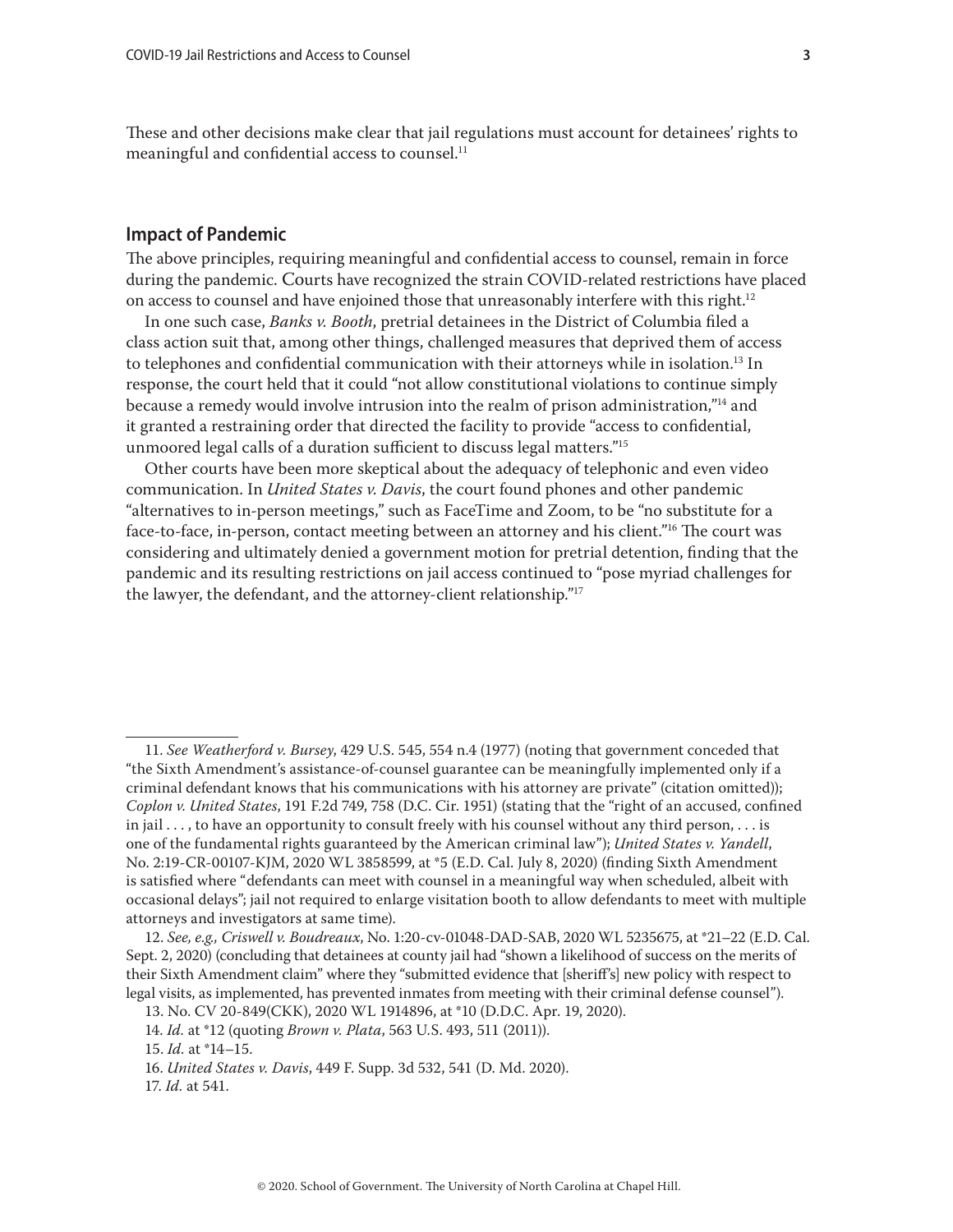### **Remedies**

Defense attorneys who believe that they face unreasonable obstacles to conferring with a client in jail should begin by bringing their concerns to jail officials. They might also bring their concerns to the district attorney. While district attorneys do not have direct authority over jails, they have an interest in ensuring that defendants receive due process, which is jeopardized when a defendant is denied an opportunity to see and confer with counsel while in pretrial detention.<sup>18</sup>

If these informal efforts are insufficient, defense counsel can file a motion with the presiding judge in the case to obtain meaningful access to their client. G.S. 15A-952(a) permits a motion for "[a]ny . . . request which is capable of being determined without trial of the general issue." Trial judges in North Carolina have at times exercised their authority to ensure a defendant's access to counsel while in custody.19

If access remains inadequate, the resulting situation may provide additional grounds to seek the defendant's pretrial release from custody.<sup>20</sup> Such arguments can be brought before the court by way of a motion to unsecure or modify the bond or through state habeas proceedings.<sup>21</sup>

If the obstacles to access affect multiple detainees in a facility, a public defender's office may be able to file a motion with the superior court on behalf of the office's clients, asking the court to address policies or practices that unreasonably interfere with attorneys' ability to engage in meaningful, private, and effective communication with their clients.<sup>22</sup>

20. *See Davis*, 449 F. Supp. 3d 532 (denying government's request for pretrial detention and ordering release of defendant from custody subject to conditions in order, including that defendant reside and remain at girlfriend's home except for approved activities such as court appearances and meetings with counsel; court relied on, among other reasons, pandemic's deleterious effect on defendant's access to counsel while in pretrial detention); G.S. 15A-534(c) (permitting court to consider "any other evidence relevant to the issue of pretrial release"); *see also* Ian A. Mance, *COVID-19 and Bond Modifications* (forthcoming 2020).

21. *See* G.S. 15A-547 (stating that "[n]othing in this Article [Art. 26, Bail] is intended to abridge the right of habeas corpus"); *State v. McCloud*, 276 N.C. 518, 532 (1970) (noting ability of defendant to have challenged bail determination through a "motion to reduce bond or exercise [of the] remedy of habeas corpus"); *see also* Ian A. Mance, *[Securing the Release of People in Custody in North Carolina During](https://www.sog.unc.edu/sites/www.sog.unc.edu/files/reports/2020-06-15a 20200241 AOJB 202-02.pdf)  [the COVID-19 Pandemic](https://www.sog.unc.edu/sites/www.sog.unc.edu/files/reports/2020-06-15a 20200241 AOJB 202-02.pdf)*, Administration of Justice Bulletin No. 2020/02 at 5–6 (June 2020) (discussing state habeas as a mechanism for relief for people in custody affected by COVID-19).

22. *See, e.g.*, *Banks v. Booth*, No. CV 20-849(CKK), 2020 WL 1914896, at \*10, \*14–15 (D.D.C. Apr. 19, 2020) (granting temporary injunction in case brought by public defender service on behalf of inmates in Washington, D.C. detention facilities in response to motion alleging that the COVID-19 pandemic interfered with detainees' ability to access and confer confidentially with counsel); *Brown v. Incarcerated Pub. Def. Clients Div. 3*, 655 S.E.2d 704, 705–06 (Ga. App. 2007) (affirming such an order and holding public defender had standing to file motion to compel sheriff to provide meaningful access to counsel, and court had inherent authority to enter order, where it was undisputed that the public defender represented people in the jail with pending proceedings before the court and the sheriff did "not dispute that the superior court had personal jurisdiction over him" and was "given adequate notice

<sup>18.</sup> *See* cases cited *supra* note 3.

<sup>19.</sup> *See, e.g.*, *State v. Eason*, 328 N.C. 409, 423 (1991) (noting that "the trial court specifically ordered the sheriff to give the defendant's attorneys free access to the defendant 'to allow him to assist them in the preparation of their case'"); *see also State v. Douglas*, No. 44538, 2018 WL 330142, at \*1–4 (Idaho Ct. App. Jan. 9, 2018) (unpublished) (discussing defendant's "motion to compel access to counsel," in which he moved for permission to call attorneys outside his one hour of free time; appellate court found no violation of right by trial court's denial of motion where record showed defendant regularly called attorney and also had time to make 408 calls to people other than his attorneys during free time).